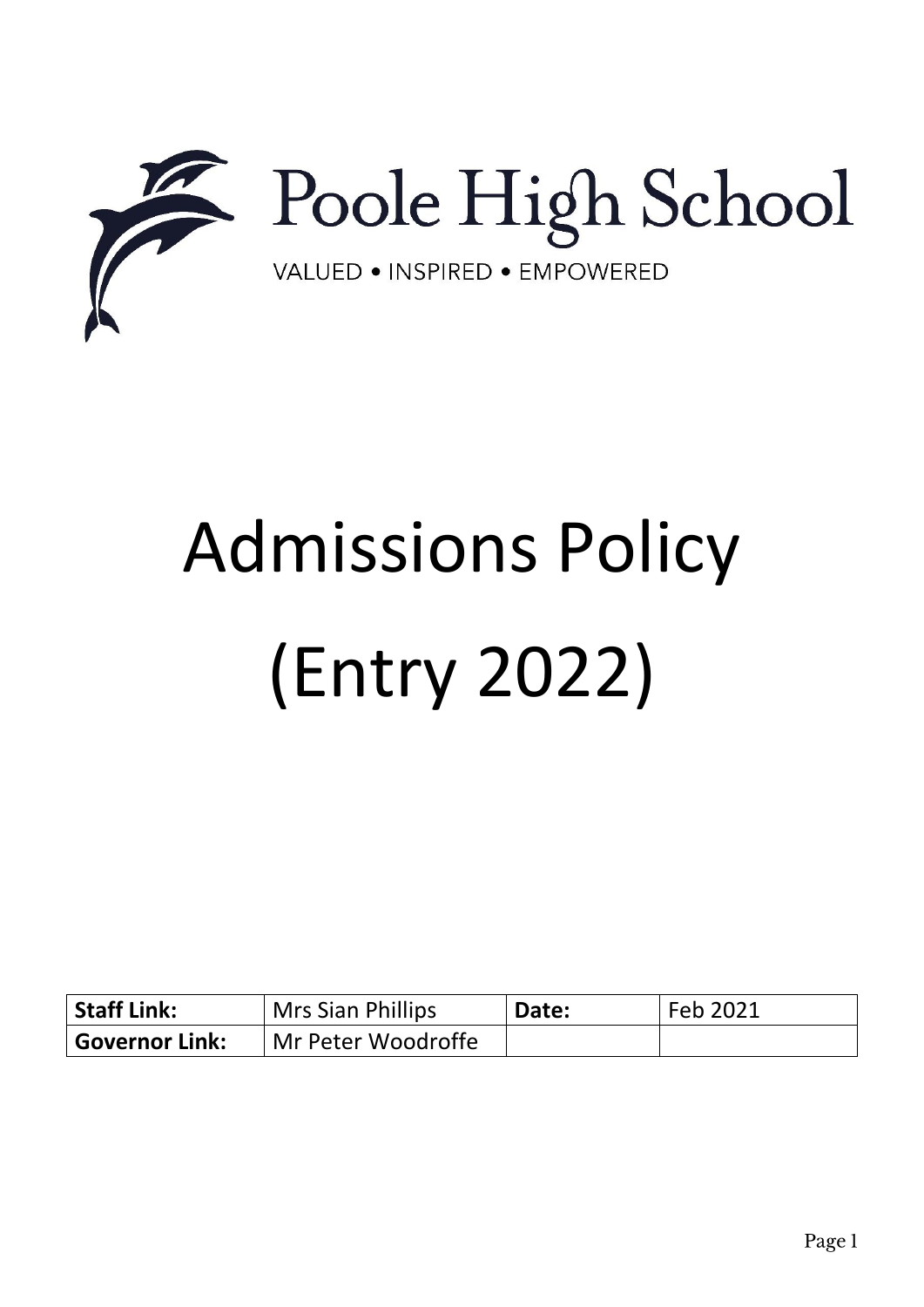# Poole High School's Admission Policy

# Introduction

The main principle underlying admissions to Poole High School is to maintain the character of the school as a Comprehensive School, providing for the needs of young people in the 11-18 age range who live in Poole. These are children whose parents recognise and support Poole High School's ideal of secondary education for the whole family, irrespective of ability. We encourage all parents applying for a place here to recognise and support this ideal.

#### Admission arrangements

Poole High School's admission arrangements are in line with the co-ordinated admissions scheme adopted by all admission authorities within Bournemouth, Christchurch and Poole Council. Children will be admitted without reference to ability or aptitude. Parents also have the opportunity to apply for a place within the "Expressly Academic Class" (10% of intake). These children are selected on the basis of ability and are required to take a series of tests. The tests are available for on time applications for Year 7 point of entry. Late applications will not be able to take the tests.

The Published Admission Number for year 7 is 325.

Children with an "Education, Health and Care Plan" (EHCP) will be admitted to the school before all other applicants, providing the EHCP names Poole High School in accordance with current national regulations.

In each year group, should there be more applications than places available the following criteria will be used to prioritise the applicants:

#### 1. Looked after Children or previously Looked after Children

A "Looked after Child" means any child who is in the care of a local authority in accordance with Section 22 (1) of the Children Act 1989. A child who was "previously a Looked after Child" means a child who immediately after being Looked After became subject to an Adoption Order under the Adoption Act 1976 or under Section 46 of the Adoption and Children Act 2002, a Residence Order or Child Arrangement Order under Section 8 of the Children Act 1989 or Special Guardianship Order under Section 14A of the Children Act 1989.

2. Children who appear to have been in state care outside England and ceased to be in state care as a result of being adopted

A child is regarded as having been in state care in a place outside of England if they were accommodated by a public authority, a religious organisation or any other provider of care whose sole purpose is to benefit society. Applicants can be asked to provide additional evidence in order to verify the previously looked after status of a child. It is at the discretion of the school what evidence is required. The final decision will be made by the school. If any information supplied by an applicant is judged by the school to be fraudulent or intentionally misleading, the school may refuse to offer a place, or if already offered, may withdraw the offer.

# 3. Children of members of staff

- a. Who have been employed by the school for two or more years at the time the application has been made or
- b. Who have been employed for less than two years, but are filling a post with demonstrable skills shortage.

#### 4. Acceptance to the Expressly Academic 10%

The Expressly Academic Class comprises children who have been selected as a result of tests taken in the September preceding the year of entry and is limited to 10% of the school's Published Admission Number in year 7. The tests will be held in classrooms and will include a reasoning paper and KS2 core subject knowledge.

5. Children who have applied for a place in Year 7 and who are not part of the "Expressly Academic" 10%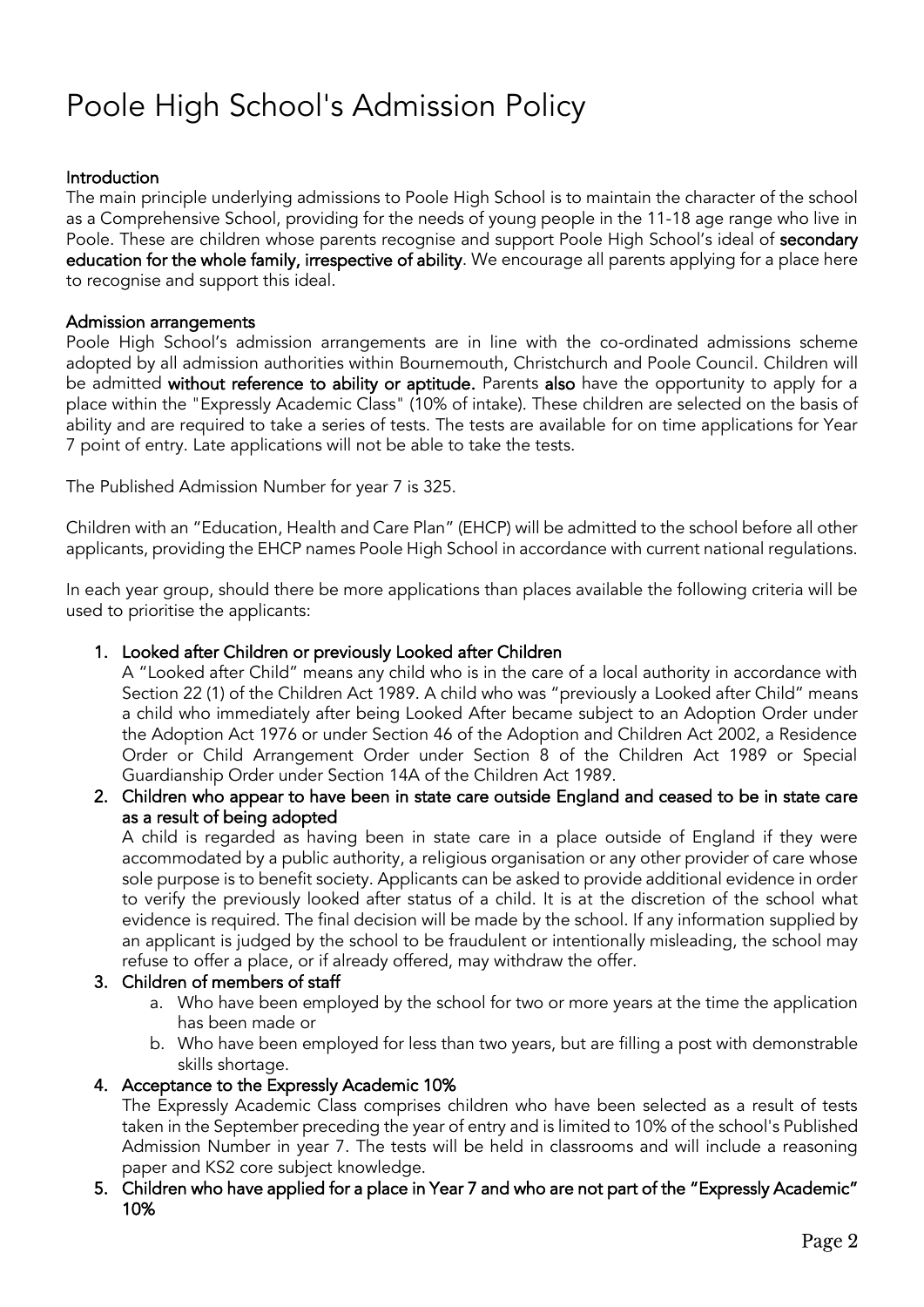# Over-subscription

In the event that category 5 above is oversubscribed then the following sub-categories will be used in order to rank applicants within that category.

- 5a. Children whose home address is within the catchment area (Appendix A) and who have a sibling at the school who it is anticipated will still be attending at the time of admission.
- 5b. Other children with a sibling at the school who was on roll on 6th January 2020 and who it is anticipated will still be attending at the time of admission.
- 5c. Children whose home address is within the catchment area.<br>5d. Children whose home address is outside the catchment
- Children whose home address is outside the catchment area but with a sibling who it is anticipated will still be on the school roll at the time of admission and who was admitted after 6 January 2020.
- 5e. Children whose home address is outside the catchment area.

# Tie Break

If the school is oversubscribed in any of the categories or sub-categories above, children in the oversubscribed category or sub-category who live closest to the school will be given priority. If the distance measurement is equal for two or more applicants the place will be allocated by the drawing of lots

Sibling means a full brother or sister, a half brother or sister, adoptive/foster brother or sister and nonblood related children who live with married or co-habiting parents in the same household.

#### Distance to the school

The distance from home to school is measured using the shortest, safe and practicable walking route using the centre line of roads and footpaths (excluding paths identified for the sole use of bicycles i.e. cycleways). Roads and footpaths measured are normally public. If your property is only accessible via a private road or footpath, this road or footpath may be included in the measurement.

The starting point for the measurement is taken from your home address. This has been geolocated using the geocoded address point obtained from the local authority's Local Land and Property Gazetteer. The total distance measured is a combination of 2 measurements using 3 points: i) Geocoded home address point -to- ii) Centre of nearest road/footpath -to- iii) Nearest approved school access point that is for use by pupils.

All measurements are obtained from the local authority's Admissions System. The GIS maps used are provided by Ordnance Survey and represent the position as at the beginning of the annual admission cycle i.e. September in the year prior to admission. Any alterations to Ordnance Survey map references, footpaths or roads added after this time will not be taken into consideration. No measurements obtained through other sources (e.g. search engines, mapping systems) will be accepted.

For applicants living on islands or residing permanently on a boat within Poole harbour, the distance measurement will be a straight line from the geocoded home address point to either the nearest public landing steps at Poole Quay, or a point on the mainland that the applicant proves to the satisfaction of the school that they can access. The total distance measured is a combination of 3 measurements using 4 points: i) Geocoded home address point -to- ii) Public landing steps or other approved access point on the mainland -to- iii) Centre of nearest road/footpath -to- iv) Nearest approved school access point that is for use by pupils.

If an applicant advises the school that the child would or could use the Sandbanks/Studland Chain Ferry in the journey to school, then the distance will be measured on that basis from the geocoded home address point and will include the distance travelled by the ferry.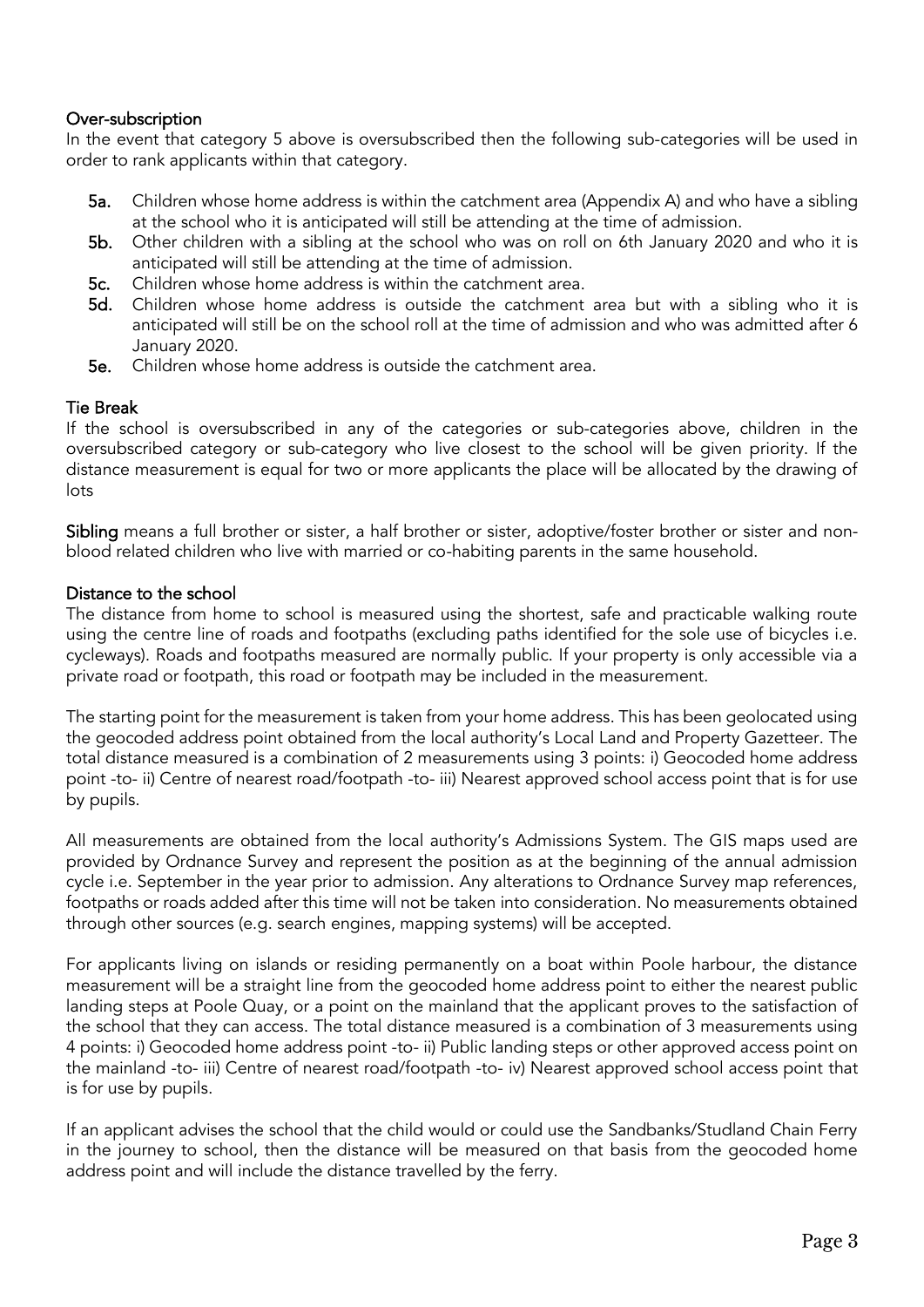# Home Address

The home address where a child lives is considered to be a residential property that is the child's main or only address during term time. Applicants can be asked to provide additional evidence in order to verify addresses and/or other details provided. It is at the discretion of the school what evidence is required (evidence may include, but is not limited to, Child Benefit, GP registration, evidence of home ownership/tenancy etc.). The final decision on the home address of a child will be made by the school. If any information supplied by an applicant is judged by the school to be fraudulent or intentionally misleading, the school may refuse to offer a place, or if already offered, may withdraw the offer.

# Applications from separated parents

Only one application can be considered for each child. Where parents/carers are separated it is essential that agreement is reached by both parties concerning the nominated preferred schools. Where a child spends part of their week with one parent and part with the other, only one address can be used. This must be the address at which the child spends most of their time during term time. Applicants can be asked to provide additional evidence in order to verify addresses and/or other details provided. It is at the discretion of the school what evidence is required (evidence may include, but is not limited to, Child Benefit, GP registration, evidence of home ownership/tenancy etc.). The final decision on the home address of a child will be made by the school. If any information supplied by an applicant is judged by the school to be fraudulent or intentionally misleading, the school may refuse to offer a place, or if already offered, may withdraw the offer.

# Applications for children of multiple births

If there are insufficient places to accommodate all the children of a multiple birth, if one child can be admitted the other siblings of the multiple birth will be admitted over the school's Published Admission Number as an exceptional circumstance.

#### Withdrawing an offer of a place

Parents should note that an offer of a place may be withdrawn where either the application is subsequently found to be fraudulent or intentionally misleading and results in a child with a stronger claim being denied a place or where a parent has not responded to the offer within 2 calendar weeks.

#### Late applications

Applications received after the published closing date will be considered as "late" and will not be considered until the "on time" applications have been processed and results posted in March after application. Once the initial allocations are made then "late" applications will be merged with the waiting list of "on time" applications and ranked according to the Admissions Criteria.

#### Expressly Academic tests

The specific test date is published on the school website from the previous March and is sent to all parents of junior schools within the catchment area.

A total score and likelihood of success based on last year's data will be posted to applicants two weeks after the test date, with a guaranteed minimum time of at least two weeks until the secondary school application deadline of 31<sup>st</sup> October. This will not guarantee a place but will give parents/carers an idea of how well their child performed relative to the cohort.

An alternative date may be available in October, but is available only to those who applied on time but due to exceptional circumstances (illness on the main test day, religious obligations) were unable to attend the main testing date. We may require proof of the need for the alternative date (e.g. Certificate from a medical practitioner or Religious Leader).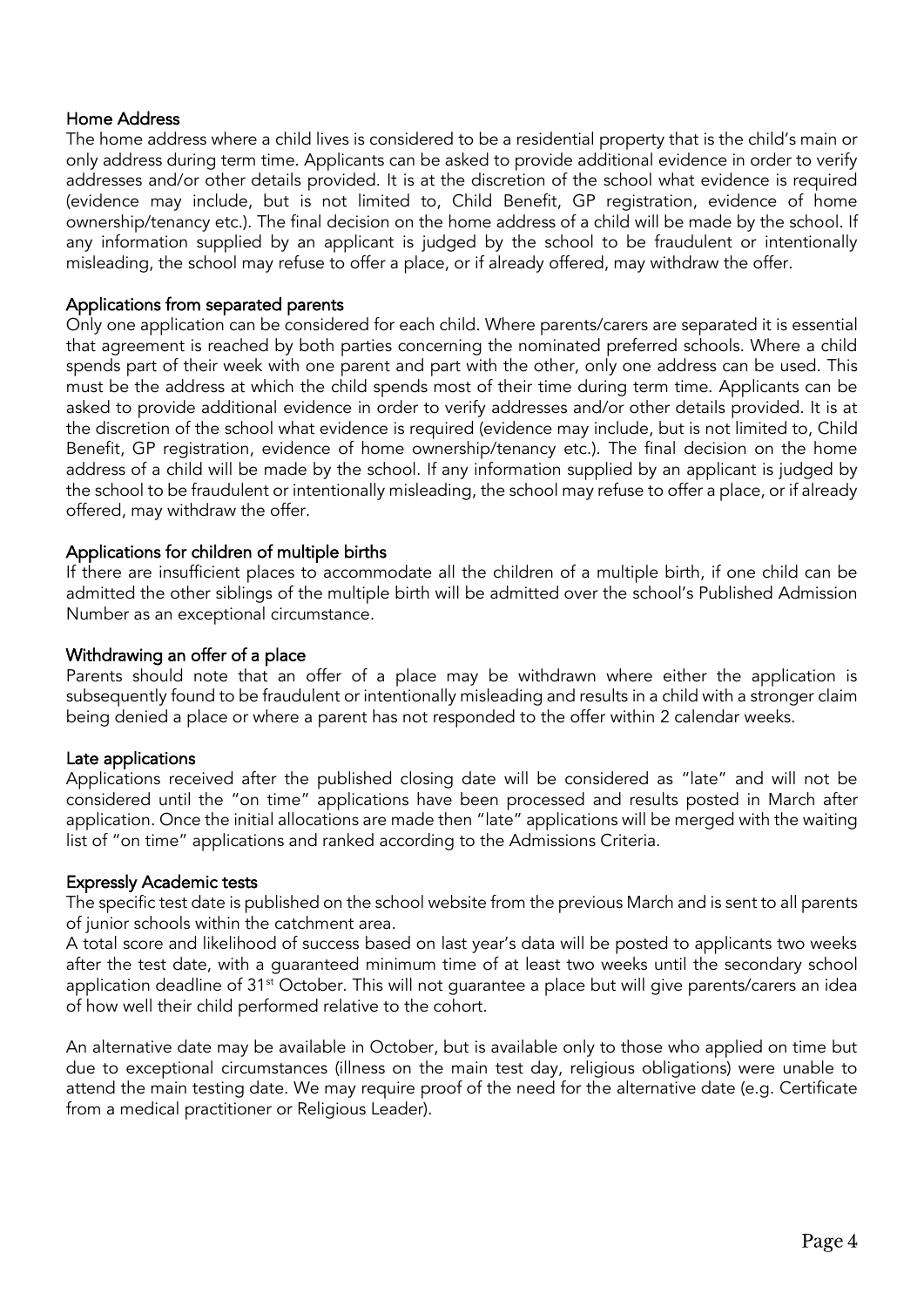# To be entered for the test you must apply to the school by the closing date. Late applications will not be accepted for the Expressly Academic Tests.

A total score and likelihood of success based on last year's data will be posted to applicants within three weeks of the test. This will not guarantee a place but will give parents/carers an idea of how well their child performed relative to the cohort.

# In Year Admissions

In-Year applications for all year groups will be dealt with in accordance with the criteria laid out in this policy (with the exception of the Expressly Academic set since admission to this set is only available at the normal year of transfer), and in the event of multiple applications for the same place(s), the places will be offered to those who rank highest according to the criteria above.

# Waiting List

Waiting lists are maintained for all oversubscribed schools. Parents must request that their child's name is entered onto a waiting list for a school. The waiting list will be held until 31st August of the academic year of entry at which point it lapses. When places become available places are allocated from the waiting list in priority order which is determined by the over-subscription criteria within this policy. The amount of time an applicant has spent on a waiting list is not taken into consideration when allocating places. Waiting list criteria will apply to all year groups.

# Applications for a place not in chronological year group

It is expected that children will be educated with their age peer group. On occasion parents/carers may seek a place for their child in a higher or lower year group. Such requests may be made for a variety of reasons, for example where a child has moved to the area from abroad, or has missed schooling due to illness, or has a marked talent or ability. In these cases, differentiation of the curriculum and/or additional support within their age group should usually address the particular issue.

However parents may still wish to seek a placement out of the normal year group and in this case they should first contact the school and speak to the Deputy Headteacher before making the application to discuss the reasons. If after discussion with the Deputy Headteacher, parents/carers still wish to pursue the "out of year" admission they will be asked to complete and submit an application form together with supporting evidence. (This is in addition to the normal application for a school place.).

- The application must include
	- Nature of the request
	- Clear Reasons for the request
	- The child's educational history
	- Indication of the child's wishes (their own statement)

It must also be supported with specific information/documentation which may include

- School or other educational reports (from the previous school)
- Existing professional reports and assessments e.g. educational psychology reports from LA
- Health information
- Exam courses being followed

A Panel, (comprised of the Headteacher, Deputy Headteacher and an Admissions Governor) will meet within 15 (working) days of the written application and supporting evidence. Parents/Carers will be informed of the decision of the panel in writing within 5 working days of the meeting.

# Criteria for agreement to 'out of year' admissions

The panel will consider evidence relating to all aspects of the child's development and needs in coming to a decision. Issues to be considered will include:

For requests for change of year group where a child is already in school

- Whether there is clear evidence that the child has previously been educated in a year group above or below that determined by their date of birth and that this has had positive benefits.
- Whether there is clear, documented evidence that to place the child in his/her normal age group would be detrimental to his/her educational progress or likely exam performance.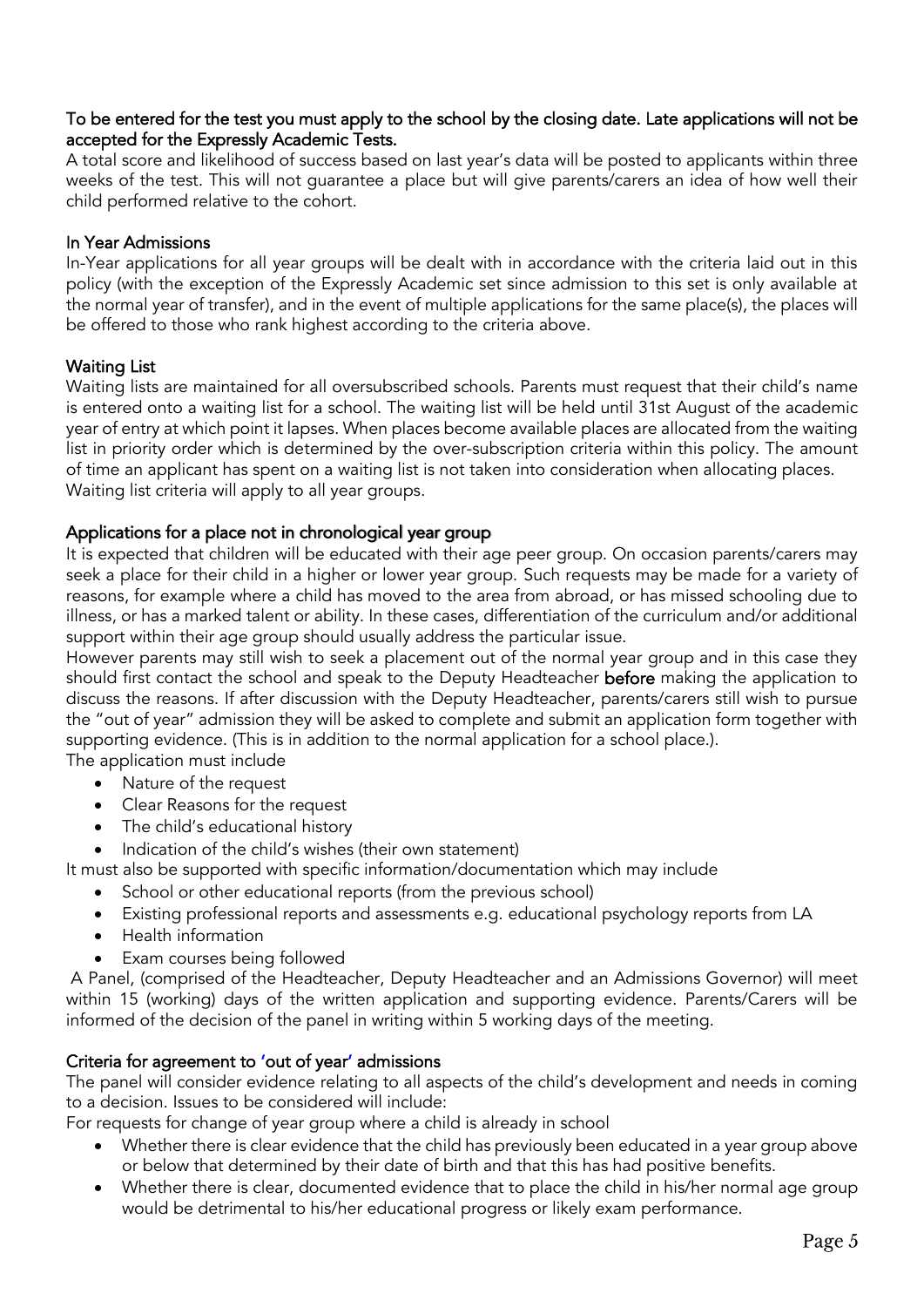Whether there is clear evidence that it is in the interests of the child's social and emotional development to be educated in a year group above or below that determined by their date of birth.

# Right of appeal following the decision

There is no right of appeal if a parent has been offered a place in the school, but it is not in the year group they would like. However, parents/carers can make a complaint to the school.

If a parent/carer is unhappy with the way the school has handled their complaint, the parent/carer may then refer their complaint to the Local Government Ombudsman.

# Appeals

If you are refused a place at any school, you have the right to appeal to an independent panel. You will be advised of your right of appeal in your offer letter from the local authority. Appeal Applications are available on the school website or can be posted upon request.

The Local Government Ombudsman can investigate written complaints about maladministration on the part of a panel hearing appeals which covers issues such as a failure to follow correct procedures or a failure to act independently and fairly, rather than complaints where a person simply feels the decision taken is wrong. Further information on how to make an objection can be obtained from the Local Government Ombudsman:<http://www.lgo.org.uk/>

#### In-year fair access

All the admission authorities in Bournemouth, Christchurch and Poole have established an In Year Fair Access Protocol. The purpose of the In Year Fair Access Protocol is to ensure that – outside the normal admissions round – unplaced children, especially the most vulnerable, are offered a place at a suitable school as quickly as possible. Cases are considered by a Panel comprising Headteachers and/or their representatives. When seeking to place a child, the Panel will consider all schools in a fair, equitable and consistent manner. Decisions of the Panel may mean that individual schools admit children above the Published Admission Number.

#### Senior School (6th Form) Admissions (16+)

The Admission Number for external applicants is 50 places in addition to those students already attending Poole High School in Year 11 who wish to continue into the Senior School.

The minimum entry requirement corresponds to Foundation level courses as specified in the Senior School prospectus where applicants must provide written evidence from their previous school of a commitment to further study. An offer of a place in the Senior School does not automatically provide access to specific subjects.

The closing date for applications is the Friday of the last week in August.

Parents and /or students have the right of Appeal if a place is refused for entry to the Senior School but this does not include refusal of entry to a specific course of study.